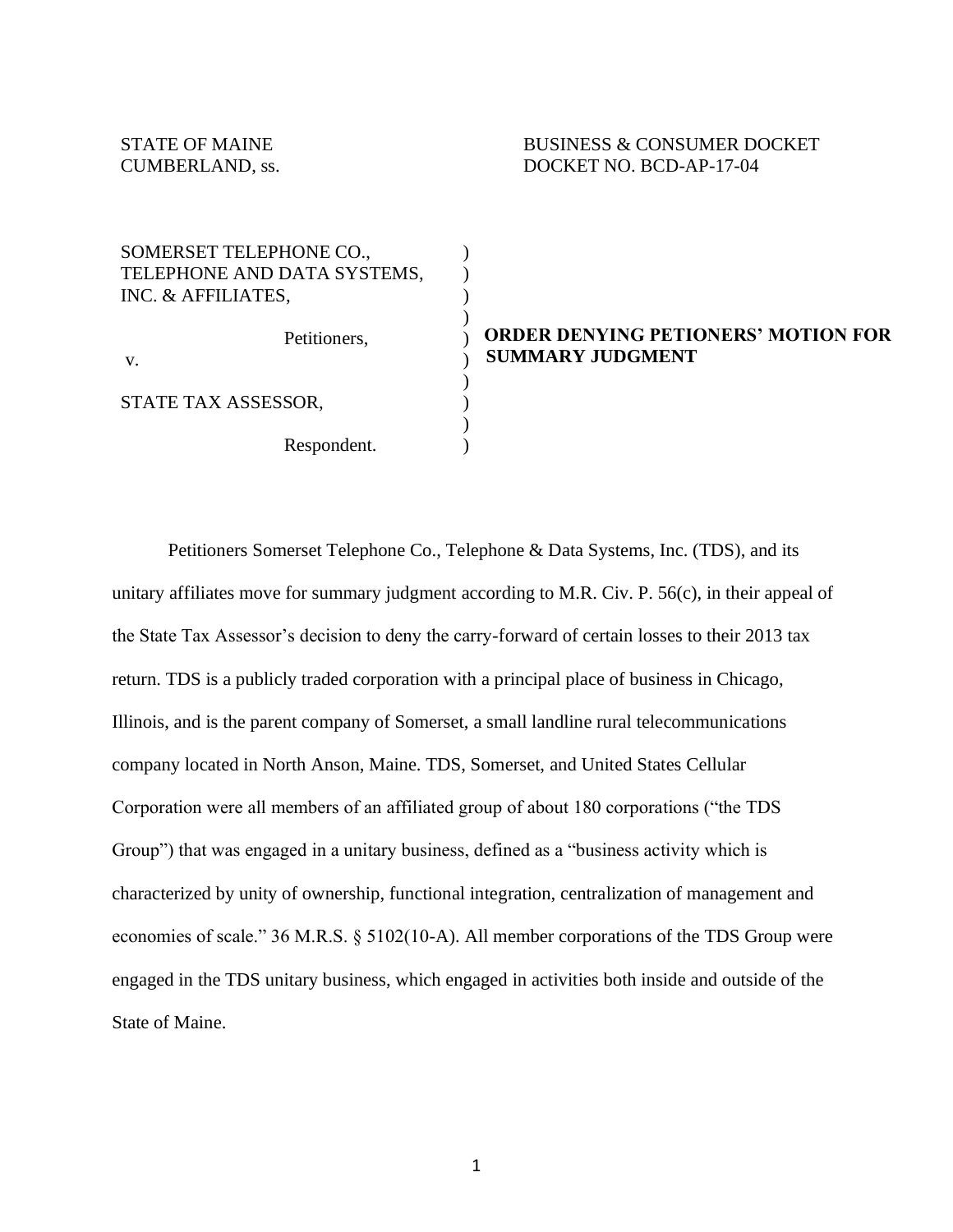On or about October 11, 2013, Petitioners filed their 2012 Maine Corporate Income Tax Return, Form 1120ME. On line one of the return, Petitioners reported Federal Taxable Income ("FTI") of \$18,037,032. This FTI included all income of the TDS Group Members, including their non-unitary income. According to the Maine corporate income tax framework, corporations operating in multiple states may subtract non-unitary income from their FTI by way of a subtraction modification, codified in 36 M.R.S. § 5200-A(2)(F). Petitioners subtracted their 2012 non-unitary income, amounting to \$149,715,060 from their FTI, and the resulting Maine Adjusted FTI reported on the Petitioners' 2012 return was negative (-\$162, 213,857). Accordingly, Petitioners reported zero Maine corporate income tax liability.

In March of 2014, Petitioners requested an advisory ruling from the State Tax Assessor regarding its Maine corporate income tax liability for 2012 and 2013. Petitioners asked the Assessor whether it could subtract the excess non-unitary income subtracted from their FTI according to section 5200-A, a total of \$131,678,028 (the Disputed Amount), as a net operating loss in 2013, or in the alternative, carry forward the Disputed Amount from 2012 to 2013 to recalculate the FTI of its unitary group. The Assessor concluded there were no provisions of Maine law allowing either of Petitioners requests.

Petitioners then timely filed their 2013 Maine corporate income tax return in accordance with the Assessor's advisory ruling. Petitioners then later filed an amended 2013 tax return seeking the carry-forward of the Disputed Amount previously requested, and in turn a refund of \$536,027, plus interest. The Assessor denied the refund request and Petitioners filed the present case. This Court is presented with Petitioners' motion for summary judgment, asking the Court to hold that the plain language of Maine's corporate income tax framework allows for the carry forward of the Disputed Amount from 2012 to 2013. In the alternative, Petitioners ask the court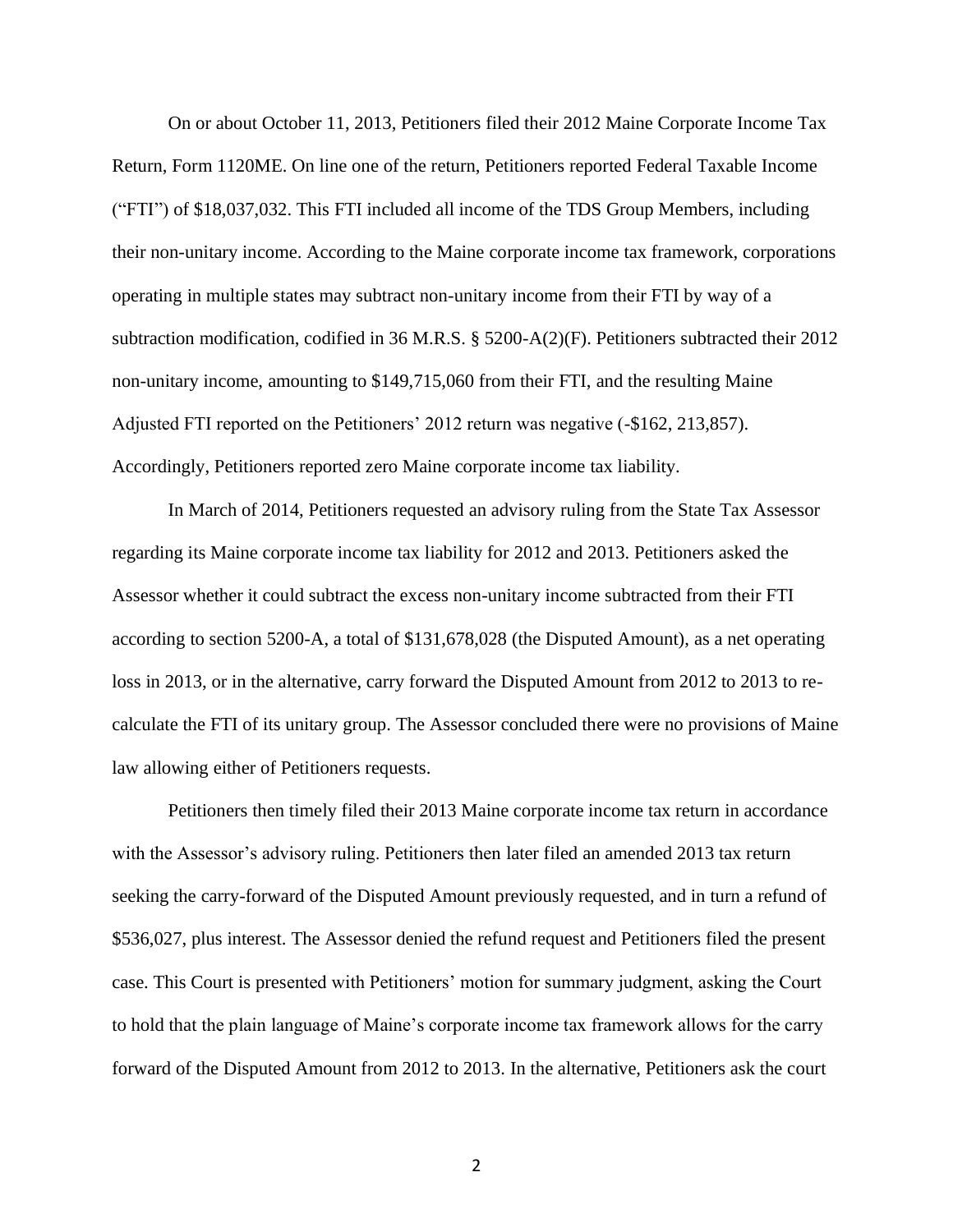to find that the Assessor's interpretation of Maine's corporate income tax statute in violation of the due process and commerce clauses of the United States Constitution. After consideration of the arguments of the parties, along with the record before the Court, the Petitioners' motion for summary judgment is DENIED.

#### **STANDARD OF REVIEW**

This is a de novo appeal of the State Tax Assessor's denial of the TDS Group's request for a refund of Maine corporate income tax. When a party seeks review of a decision issued by the Assessor upon reconsideration, the Court must make a de novo determination of the merits of the case and make its own determination as to all questions of fact or law. *Blue Yonder, LLC v. State Tax Assessor*, 2011 ME 49, 16, 17 A.3d 667 (citing 36 M.R.S. § 151). The Court does not accord heightened deference to the Assessor's decision in interpreting tax statutes. *Id*.

A party is entitled to summary judgment pursuant to M.R. Civ. P. 56 (c) when the summary judgment record reflects there is no genuine issue of material fact and the movant is entitled to judgment as a matter of law. A fact is material if it has the potential to affect the outcome of the suit, and a genuine issue of material fact exists when a fact-finder must choose between competing versions of the truth, even if one party's version appears more credible or persuasive.

When examining tax statutes, Maine courts look to the plain meaning of the language to give effect to the legislative intent. *Foster v. State Tax Assessor,* 1998 ME 205, ¶ 7, 716 A.2d 1012. Tax statutes must be construed strictly against the taxing authority. *BCN Telecom, Inc. v. State Tax Assessor*, 2016 ME 165, ¶ 10, 151 A.3d 497.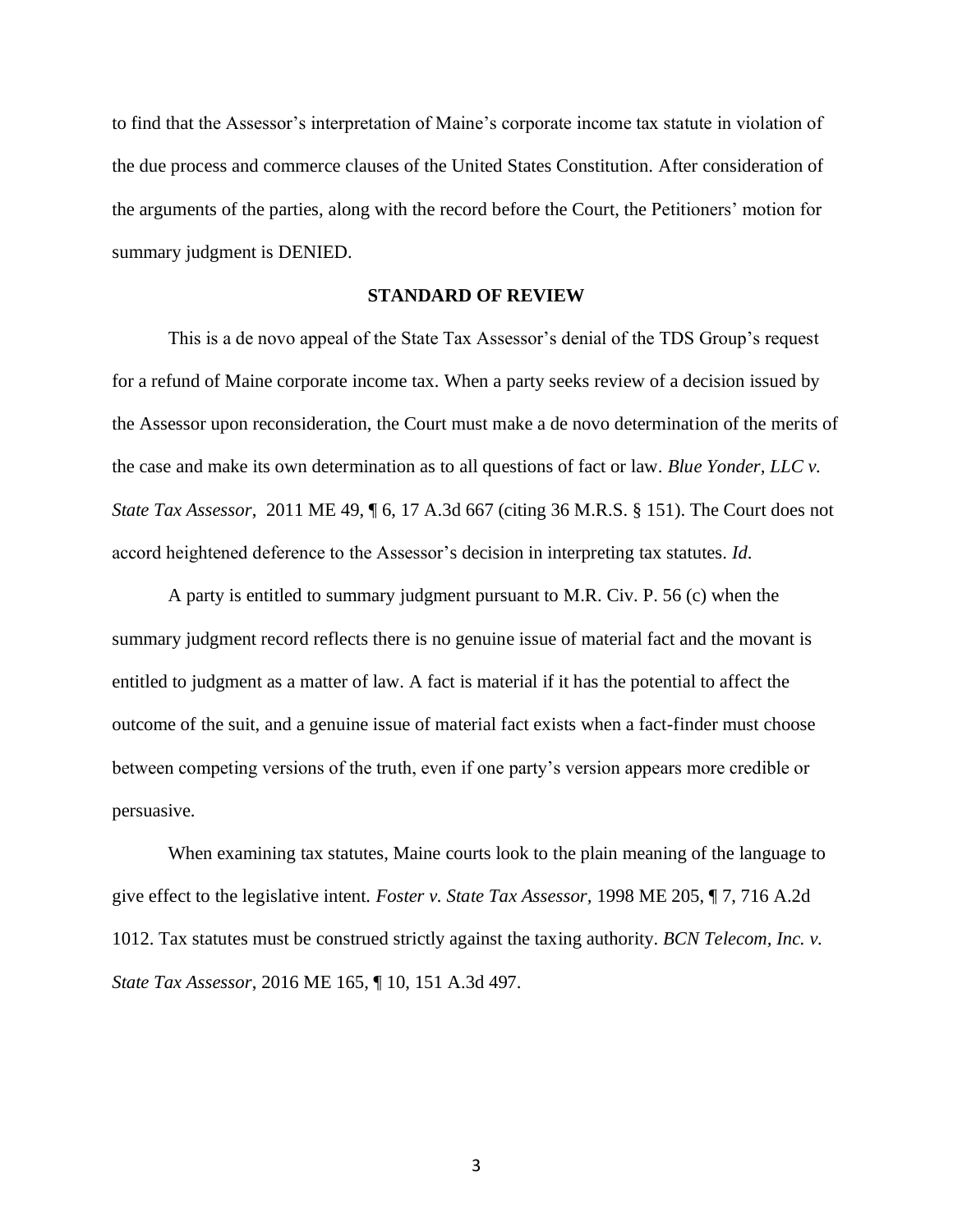#### **DISCUSSION**

In taxing the income of a nonresident corporation operating within its borders, Maine is limited to taxing that portion of the corporation's income attributable to business activity within the State of Maine. *Container Corp. of America v. Franchise Tax Bd.,* 463 U.S. 159, 164 (1983). Taxing income not attributable to business activity within the State violates the due process and commerce clauses of the United States Constitution. U.S. Const. amend. XIV; art. 1, § 8, cl. 3. Nevertheless, a state is not without any power to tax the income of a business engaged in interstate and foreign commerce. Maine may tax income of such a business if that income is attributable to Maine. *See Mobile Oil Corp. v. Commissioner of Taxes*, 445 U.S. 425, 436-37 (1980). The "unitary business principle" is used to determine which portion of a multistate corporation's income is attributable to Maine.

According to the unitary business principle, Maine can tax an apportioned share of the income generated by a non-domiciliary corporation's activities within and outside of the State if those activities form part of a unitary business, or are investments serving operational roles in the unitary business. Maine statute defines a "unitary business" as "a business activity which is characterized by unity of ownership, functional integration, centralization of management and economies of scale," 36 M.R.S. § 5102(10-A). Meanwhile, an investment is unitary if it serves an operational, rather than investment, function in the unitary business. *Allied-Signal, Inc. v. Director, Div. of Taxation,* 504 U.S. 768, 787 (1992). The parties agree that Petitioners are engaged in a unitary business in Maine. The parties' disagreement involves the relationship of Maine's corporate income tax framework to income that was derived from the Petitioner's unitary group, though not from Petitioner's unitary business or investments.

## **I. Maine's Corporate Income Tax Framework Does Not Permit Petitioners to Carry Forward the Disputed Negative Income to Future Years**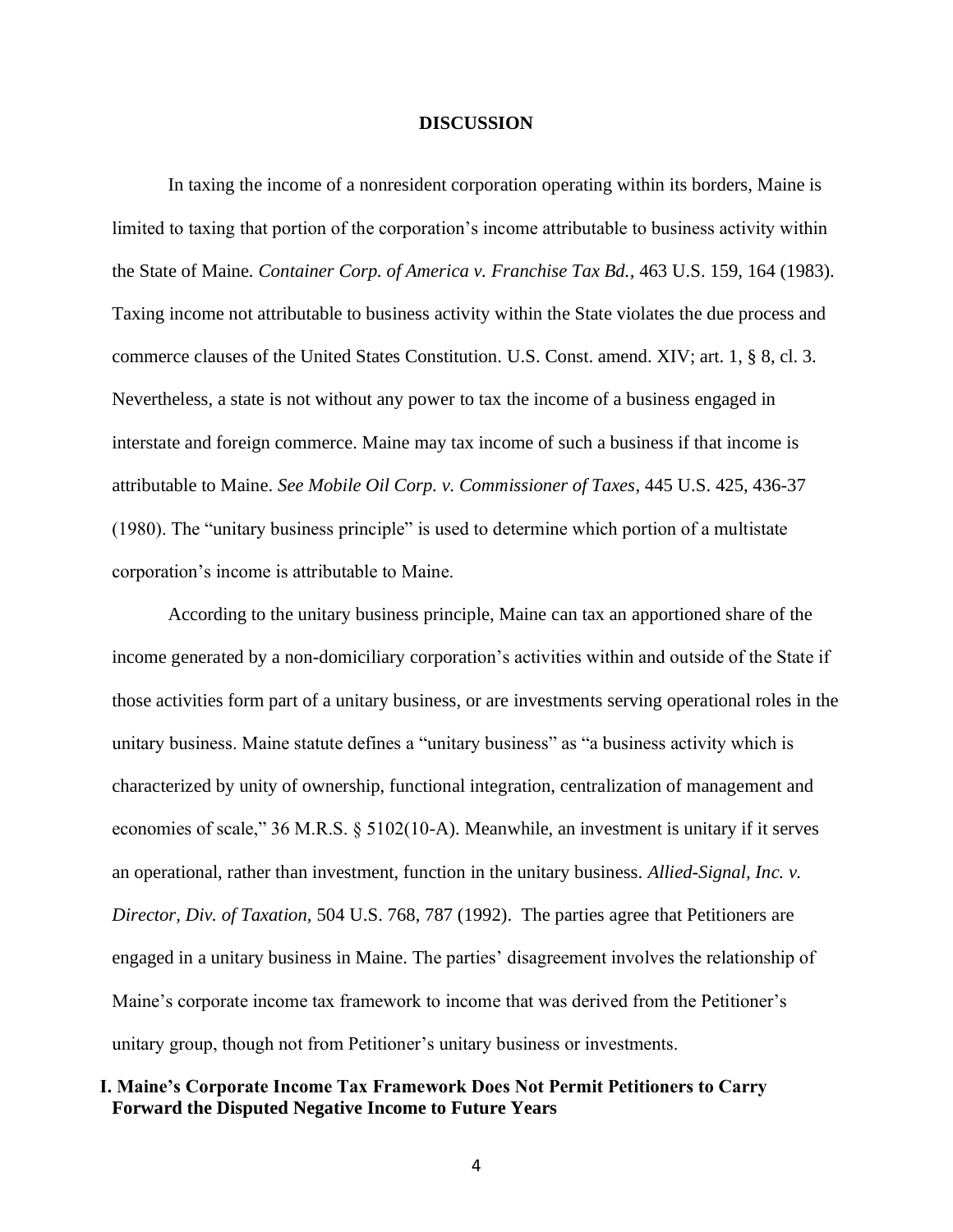Maine's corporate income tax is guided by the federal Internal Revenue Code (the Code), which imposes tax on "the taxable income of every corporation." 26 U.S.C. § 11(a) (2018). The Code defines "taxable income" as the corporation's "gross income minus the deductions allowed by this chapter." 26 U.S.C. § 63(a) (2018). One of the deductions the Code permits is the deduction for "net operating loss." 26 U.S.C. § 172 (2018). A net operating loss (NOL) is a federal income tax concept, and is defined as "the excess of the deductions allowed by this chapter over the gross income." *Id.* § 172(c). Once a unitary group subtracts deductions, including the NOL, from its gross income, it has arrived at what Maine describes as Federal Taxable Income (FTI).

For the purpose of Maine's corporate income tax, the taxpayer- unitary group's FTI serves as a basis. The FTI is modified by subtracting, or adding back specified income to arrive at the Maine corporate income tax base, or "Maine net income." 36 M.R.S. §§ 5200-A, 5102(8). These modifications codify the Maine Legislature's policy decisions, while enforcing constitutional limits on the income Maine is allowed to tax. Crucially, section 5200-A provides a subtraction modification to exclude non-unitary income from Maine Net Income. Finally, the amount of income attributed to Maine is determined using an apportionment formula. 36 M.R.S. §§ 5211, 5200(4). Thus, Maine's corporate income tax is based on the unitary group's federal taxable income, adjusted by addition and subtraction modifications and then apportioned to Maine. This calculation is similar whether the business operates as a single corporation or as a member of a "group of corporations that derive income from a unitary business carried on by 2 or more members of an affiliated group", otherwise known as a unitary group. The taxpayer reports, on an aggregate basis, the federal taxable income, Maine net income, and apportionment data of its unitary business on a combined report. 36 M.R.S. §§ 5220(5), 5244.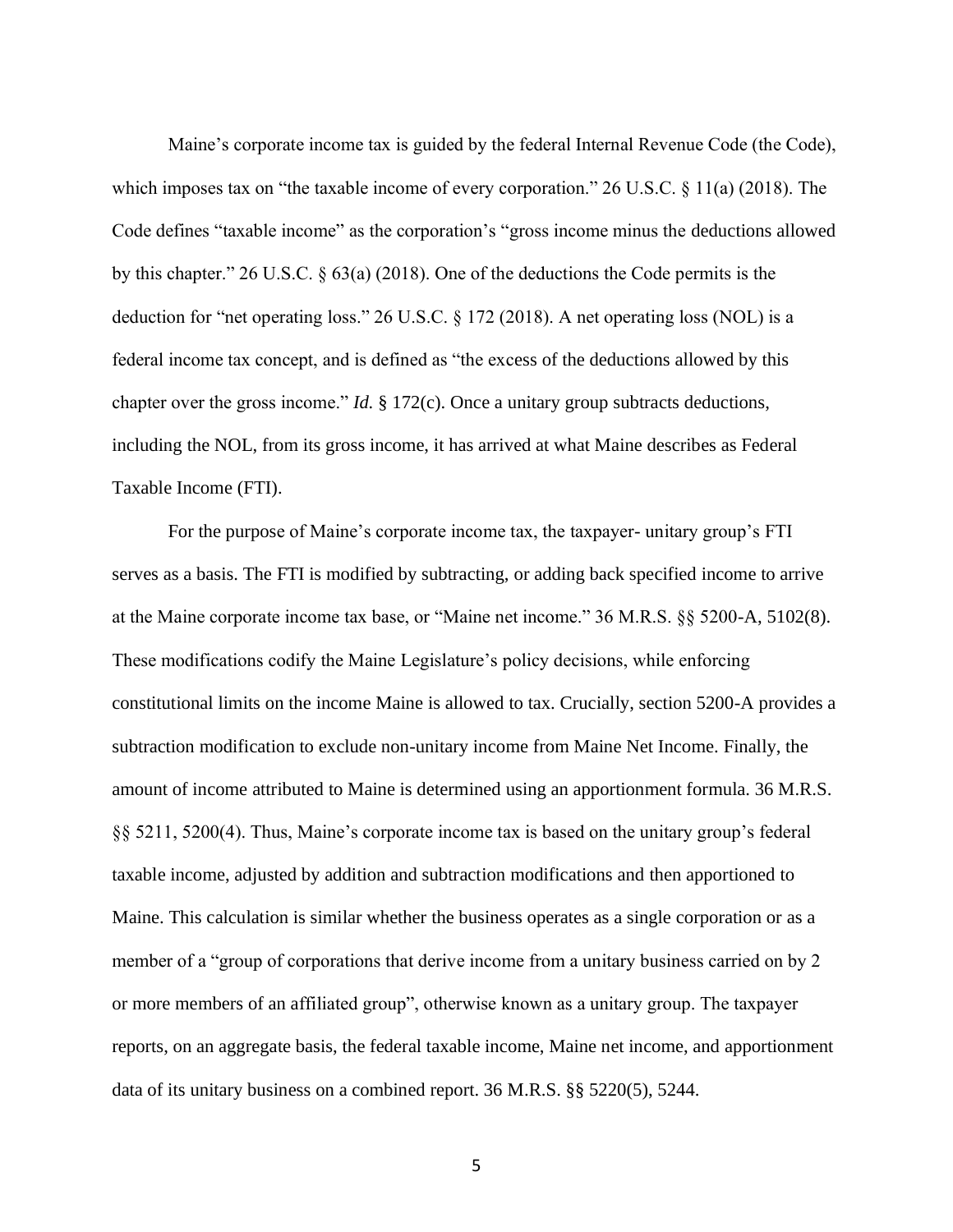When apportioning federal taxable income, the State of Maine treats activities inside and outside of Maine as one single integrated business enterprise, operating as a unit in the ultimate production of income. The State is constitutionally permitted to include the income from out-ofstate activities in determining the income apportionable to and taxable by Maine. The income of a unitary group, engaged in a unitary business, is apportioned to Maine by multiplying the group's net income by a sales factor. 36 M.R.S.A. §§ 5200(1), (4)-(5); 5211(1), (8), (14) (2010).

At the time of filing their 2012 Maine Corporate Income Tax Return, Petitioners claimed \$18,037,032 in FTI. This included all income of the TDS unitary group, including both unitary and non-unitary income. In accordance with section 5200-A, Petitioners then subtracted \$149,715,060 in non-unitary income (as well as subtracting income pursuant to other modifications) leaving -\$162,213,857 in Maine adjusted FTI. Petitioners then reported \$0 in corporate income tax liability to the State of Maine.

Petitioners seek to carry forward the excess non-unitary income subtracted from their FTI according to section 5200-A, a total of \$131,678,028 (the Disputed Amount), as a net operating loss in 2013. As the Maine Tax Assessor previously determined, Maine law does not provide for such a carryforward. The Maine Legislature has not provided for Maine to have its own NOL deduction, and instead chose to provide a mechanism to modify a taxpayer's Federal Taxable Income with the addition and subtraction modifications found in section 5200-A. Because Petitioners were left with negative income in 2012 only after subtracting income pursuant to section 5200-A, their excess negative income under current Maine law does not qualify as a NOL subject to carry-forward; this calculated loss would need to have occurred when determining the FTI of the unitary group. Stated another way, for the purpose of Maine's corporate income tax, once the FTI of the unitary group is determined according to Federal law,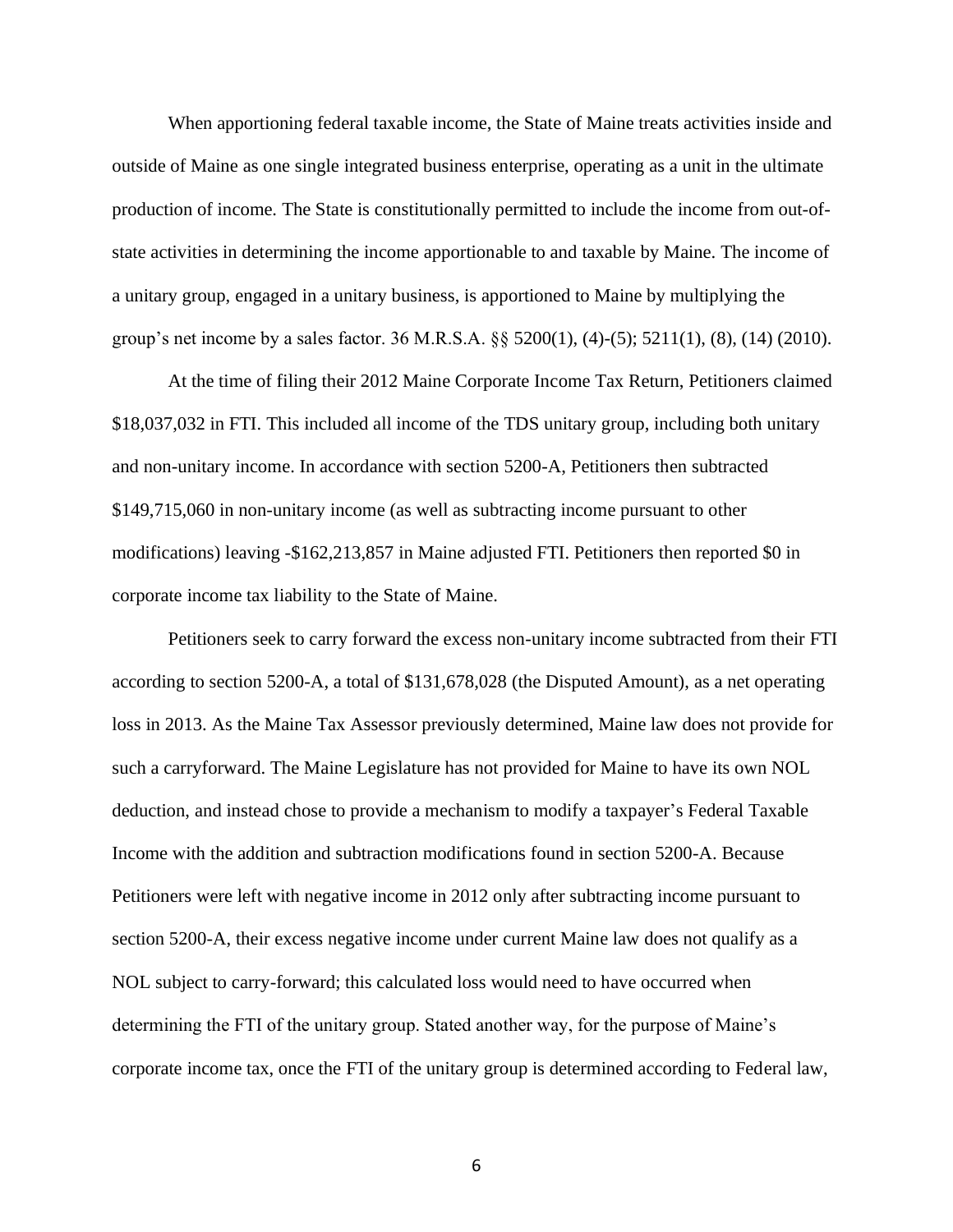including deductions such as the NOL, Maine statutes take over. At this point in the calculation, Petitioners' FTI was \$18,037,032. It was then that Petitioners subtracted non-unitary income from their FTI in accordance with section 5200-A and arrived at a negative Maine taxable income. Despite Petitioners' reported negative Maine taxable income in 2012, Maine laws simply do not provide a carryforward for such income.

Petitioners rely upon *Fairchild Semiconductor v. State Tax Assessor* for the proposition that when the calculation of Maine net income under section 5102(8) results in a loss, the Federal NOL carryforward deduction is available to offset Maine net income in later years. 1999 ME 170, 740 A.2d 584. The situation in *Fairchild,* however, differs from that of the Petitioners. Fairchild, a Delaware corporation, was a member of a consolidated group at the time of filing their federal tax return. This consolidated group consisted of roughly 14 other corporations. When filing their federal corporate income tax return, many corporations in the consolidated group were not members of the unitary group for the purpose of Maine's corporate income tax. *Id*. ¶ 3. Therefore, income derived from neither the unitrary group or the unitary business remained part of the group's FTI and thus offset a potential NOL when applied to Maine. The Law Court found, reflected in the language of section 5102(8), "an intent to determine the Maine 'net income' of a unitary group separately pursuant to section 63 of the Internal Revenue Code, as opposed to simply adopting the treatment of the unitary group's income at the federal level, which may be the result of the group's membership in a federal consolidated group." *Id*. ¶ 9. In Fairchild's case, the calculation of the unitary group's FTI separately resulted in an a NOL that, under the Code could be carried back. The Court has concluded that Petitioners' interpretation of *Fairchild* is overbroad; rather than speaking to *what*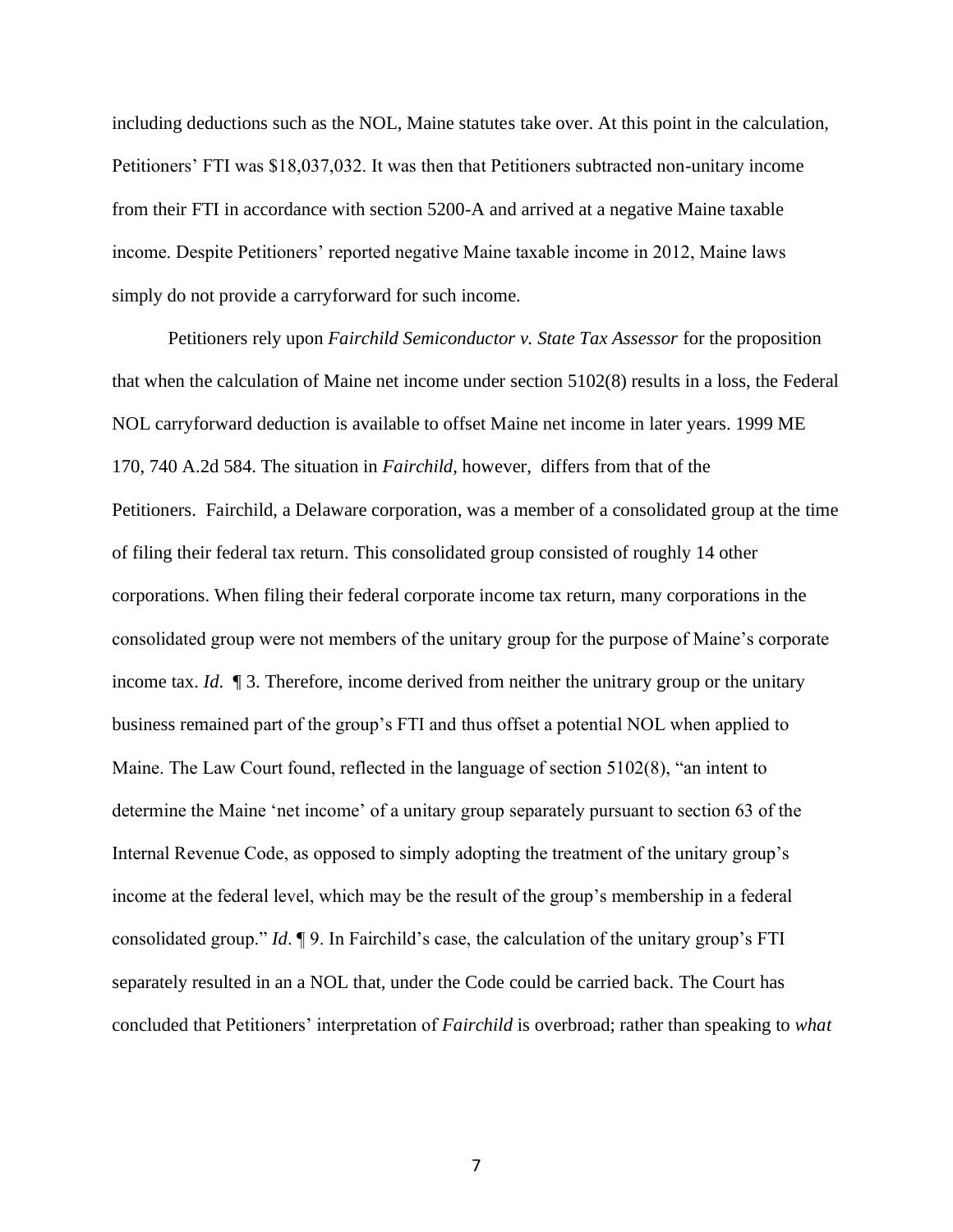*income* should be considered in determining a unitary group's FTI, *Fairchild* speaks to *which corporations* should be considered in determining the FTI of the unitary group.

Additionally, Petitioners assert that, based on 36 M.R.S. § 5102(8), the definition of Maine Net Income explicitly excludes non-unitary income. For the years at issue, section 5102(8) defined Maine Net Income as:

for any taxable year for any corporate taxpayer, the taxable income of that taxpayer for that taxable year under the laws of the United States as modified by Section 5200-A and apportionable to this state under Chapter 821. To the extent that it derives from a unitary business carried on by 2 or more members of an affiliated group, the Maine net income of a corporation is determined by apportioning that part of the federal taxable income of the entire group that derives from the unitary business.

36 M.R.S. § 5102(8). Petitioners point to the language above stating that Maine net income is determined "by apportioning *that part* of the federal taxable income of the entire group that derives from the unitary business", to argue that by definition, non-unitary income, even when derived from the unitary group, must not be considered part of FTI in Maine. However, according to section 5200(4) Maine begins with the FTI of the *entire unitary group*, including both unitary or non-unitary income, eventually utilizing the subtraction modification found in section 5200-A(2)(F) to subtract non-unitary income from the Maine tax base. Petitioners' reading of section 5102(8) would render the language of section 5200(4) meaningless. For this reason, the Court does not find Petitioners' argument persuasive.

Likewise, Petitioners assert they should be allowed to carry forward the Disputed Amount and subtract it in 2013 based on the plain language of Section 5200-A(2)(F). Taxpayers are generally permitted to subtract "income [Maine] is prohibited from taxing under the Constitution of Maine or the United States Constitution to the extent that it is included in the taxpayer's federal taxable income." 36 M.R.S. § 5200-A(2)(F). Nevertheless, Maine's Corporate Income Tax system imposes a tax on the net income of corporations for each taxable year. 36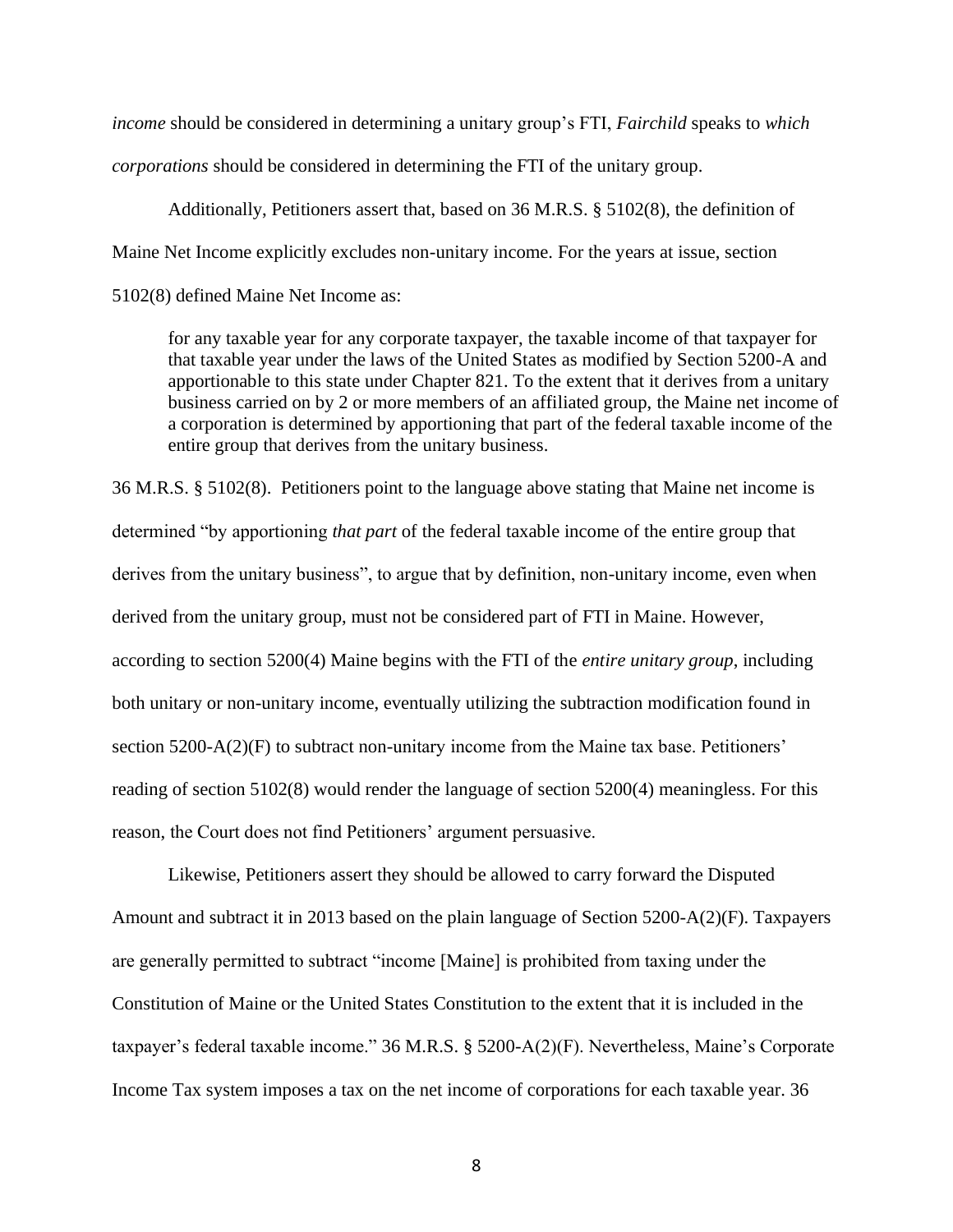M.R.S. § 5200(1), (4). Net income is specifically defined as "for any taxable year, the taxable income of the taxpayer for that taxable year under the laws of the United States as modified by section 5200-A." 36 M.R.S. § 5200(5). Accordingly, all modifications found in section 5200-A apply to FTI for that individual, taxable year. 36 M.R.S. § 5200-A(1), (2). It does not follow that a modification granted in one taxable year automatically extends to following years when the subtraction yields excess negative income. Instead, section 5200-A(2)(F) permits a taxpayer to subtract income the State is prohibited from taxing according to the United States Constitution, "*to the extent it is included in the taxpayer's federal taxable income*." The plain language of the statute restricts the subtraction modification to when the relevant income was present in the taxpayer's FTI.

Furthermore, in contrast with other portions of section 5200-A, section 5200-A(2)(F) does not explicitly permit the carry forward of excess negative income. Meanwhile, section 5200-A(2)(J) does explicitly provide for a carryforward of net income less than zero in the context of income tax refunds. Had the legislature intended to permit a carryforward of the subtraction modification in section 5200-A(2)(F), it knew how to do so, but did not include this provision in our statute.

In summary, Petitioners are not entitled to a NOL for the 2012 tax year. Thus, they are not entitled to carry that NOL forward. Maine does not exclude non-unitary income from its FTI determination. Likewise, despite the loss resulting from section 5200-A(2)(F)'s subtraction modification, section 5200-A applies only to one taxable year, and Maine's corporate income tax framework does not provide for a carryforward of that loss.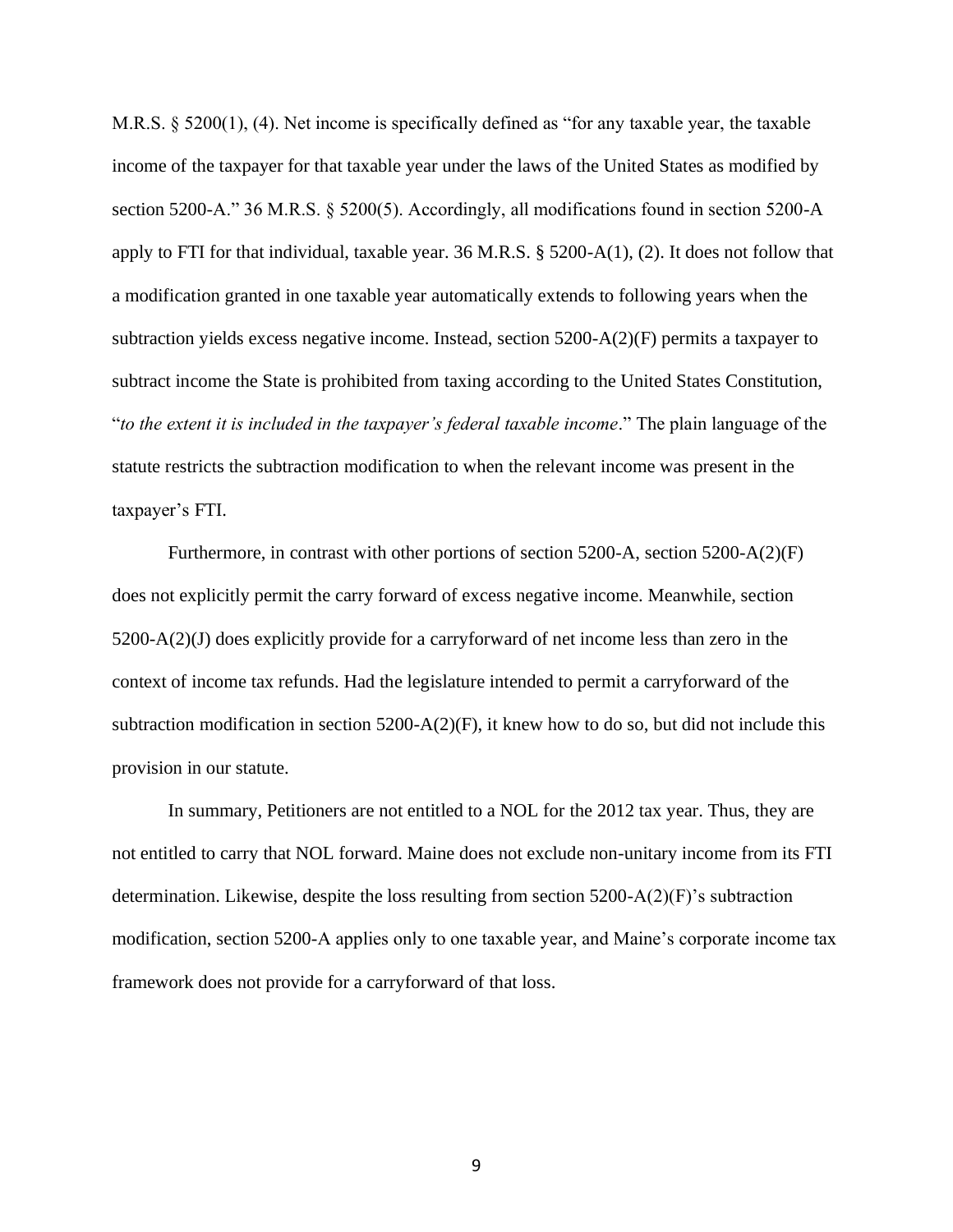## **II. Neither Maine Law nor the Assessor's Interpretation Directly or Indirectly Taxes Non-Unitary Income**

Maine may tax a proportionate share of income of a non-domiciliary corporation that carries out a particular business both inside and outside of its borders. Conversely, Maine may not tax non-unitary income, or received by a corporation from an unrelated business activity which constitutes a discrete business enterprise.

Petitioners assert that Maine, in accordance with the Tax Assessor's interpretation of the Maine corporate income tax framework, is indirectly taxing non-unitary income in violation of the United States Constitution. The Court reviews issues of constitutional interpretation de novo. *Goggin v. State Tax Assessor,* 2018 ME 111, ¶ 20, 191 A.3d 341 (citing *[Bouchard v. Dep't of](https://1.next.westlaw.com/Link/Document/FullText?findType=Y&serNum=2036223372&pubNum=0007691&originatingDoc=Ib56a25a0967611e8809390da5fe55bec&refType=RP&originationContext=document&transitionType=DocumentItem&contextData=(sc.Search))  Pub. Safety*[, 2015 ME 50, ¶ 8, 115 A.3d 92.](https://1.next.westlaw.com/Link/Document/FullText?findType=Y&serNum=2036223372&pubNum=0007691&originatingDoc=Ib56a25a0967611e8809390da5fe55bec&refType=RP&originationContext=document&transitionType=DocumentItem&contextData=(sc.Search))) "A person challenging the constitutionality of a statute bears a heavy burden of proving unconstitutionality[,] since all acts of the Legislature are presumed constitutional." *Id.* To overcome the presumption of constitutionality, the challenging party must convincingly demonstrate that the Constitution and the statute conflict. All reasonable inferences must be made in favor of the constitutionality of the statute. *Id*.

When taxing a multi-state corporation, Maine begins with the corporation's FTI, including the deductions allowed according to federal law. At this stage in the calculation, the FTI still includes both unitary and non-unitary income, thus allowing all deductions attributable to both sets of income. To ensure Maine does not tax the corporation's non-unitary business, section 5200-A(2)(F) subtracts non-unitary income (and expenses incurred in production of that income) from the corporation's FTI. The Maine net income is then apportioned to the state. Because all non-unitary income is subtracted from Maine's tax base each year, non-unitary income is never included in said tax base, or apportioned to the state.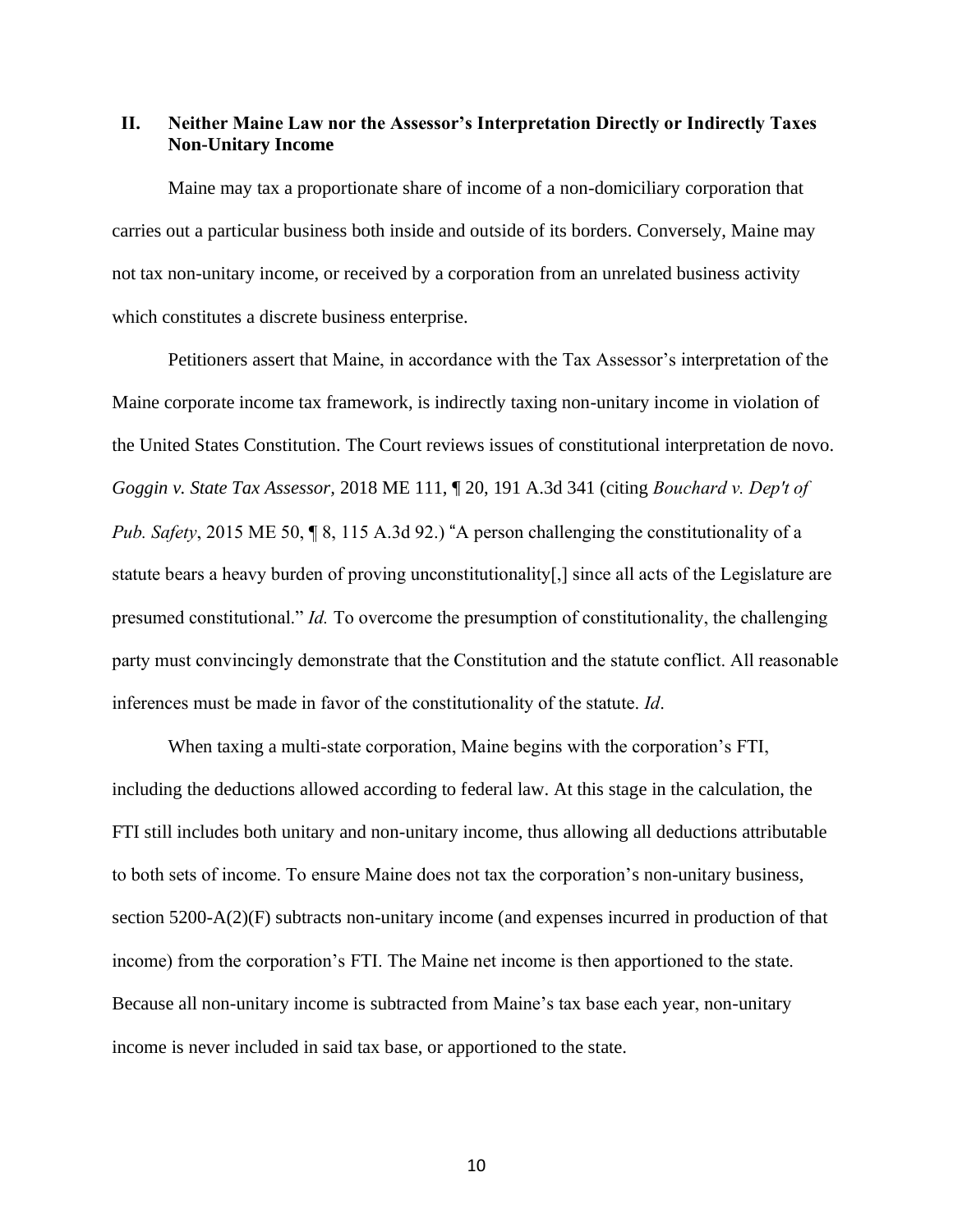Petitioners do not argue that non-unitary income was taxed directly by the State of Maine. Rather, they argue that without the ability to carry forward losses incurred in 2012 to the 2013 tax year, Maine has, in effect, changed the nature of the income taxed in such a way as to indirectly tax non-unitary income. In support of their argument, Petitioners rely on the United States Supreme Court decision in *Hunt Wesson, Inc. v. Franchise Tax Board of California*, 528 U.S. 458 (2000).

In *Hunt-Wesson,* the State of California allowed corporate taxpayers to deduct certain costs from their gross income for the purpose of determining the amount to tax. *Id.* at 461. One such deduction was for interest expense. At the time, California limited the amount of interest expense deductible to that which exceeded the interest and dividend income of the corporation from its non-unitary business. *Id.* In this case, California was directly tying the available deduction to non-unitary income, an amount it was not constitutionally allowed to tax. The Supreme Court determined this approach amounted to an indirect tax of non-unitary income in violation of the Due Process and Commerce Clauses of the Constitution. *Id*. at 468.

Unlike California in *Hunt-Wesson*, Maine is not limiting deductions by tying them to non-unitary income. Rather, Maine allows all deductions occurring at the federal level, and completely subtracts non-unitary income for the purposes of the State's corporate income tax. Thus, Maine is not using its corporate income tax law to "indirectly" tax non-unitary income which it is barred from taxing. For every taxable year, non-unitary income is subtracted, in its entirety, from the Maine tax base in accordance with 36 M.R.S. § 5200-A(2)(F).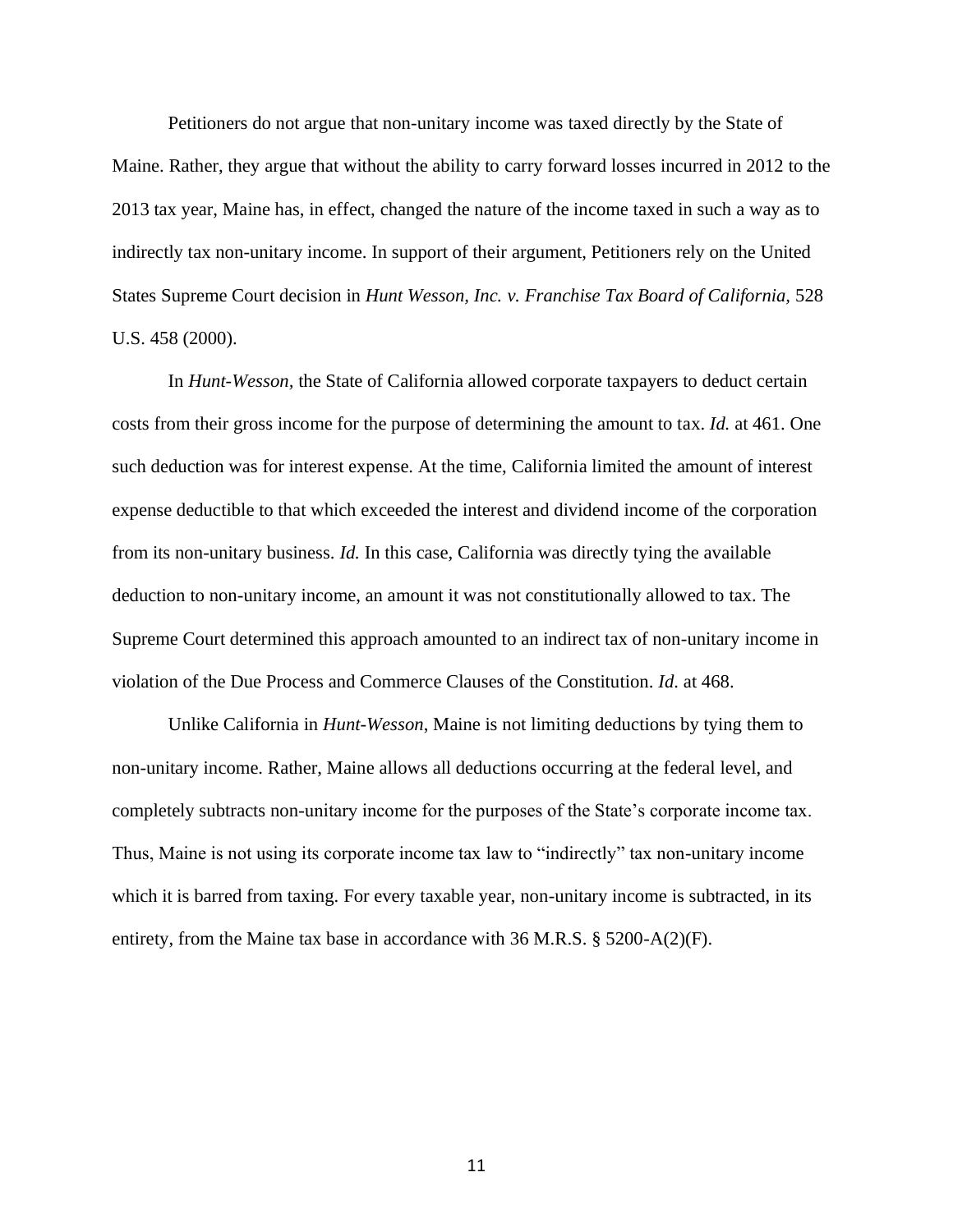**III. Neither Maine Law nor the Assessor's Interpretation Violate the Commerce Clause or Due Process Clause of the United States Constitution**

Petitioners also argue that the Maine Tax Assessor's interpretation of the Maine Corporate Income Tax violates both the commerce and due process clauses of the United States Constitution. The Supreme Court of the United States has established a four-part test for determining if a tax violates the commerce clause. For the tax to be constitutional, it (1) can only be applied to an activity with a substantial nexus with the taxing state; (2) must be fairly apportioned; (3) cannot discriminate against interstate commerce; and (4) must be fairly related to the services provided by the state. *Goggin,* 2018 ME 11, 191 A. 3d 341 (citing *[John T. Cyr &](https://1.next.westlaw.com/Link/Document/FullText?findType=Y&serNum=2018826433&pubNum=0000162&originatingDoc=Ib56a25a0967611e8809390da5fe55bec&refType=RP&originationContext=document&transitionType=DocumentItem&contextData=(sc.Search))  Sons, Inc. v. State Tax Assessor*[, 2009 ME 52, ¶ 23, 970 A.2d 299;](https://1.next.westlaw.com/Link/Document/FullText?findType=Y&serNum=2018826433&pubNum=0000162&originatingDoc=Ib56a25a0967611e8809390da5fe55bec&refType=RP&originationContext=document&transitionType=DocumentItem&contextData=(sc.Search)) *[Complete Auto Transit](https://1.next.westlaw.com/Link/Document/FullText?findType=Y&serNum=1977118746&pubNum=0000780&originatingDoc=Ib56a25a0967611e8809390da5fe55bec&refType=RP&fi=co_pp_sp_780_279&originationContext=document&transitionType=DocumentItem&contextData=(sc.Search)#co_pp_sp_780_279)*, 430 [U.S. at 279, 97 S.Ct. 1076](https://1.next.westlaw.com/Link/Document/FullText?findType=Y&serNum=1977118746&pubNum=0000780&originatingDoc=Ib56a25a0967611e8809390da5fe55bec&refType=RP&fi=co_pp_sp_780_279&originationContext=document&transitionType=DocumentItem&contextData=(sc.Search)#co_pp_sp_780_279). Petitioners assert the Tax Assessor's interpretation violates the third prong of the Supreme Court's test.

To determine whether a state's taxing scheme unconstitutionally discriminates against interstate commerce, the U.S. Supreme Court applies an "internal consistency" test. This test assumes that every State has the same tax structure, and "allows courts to distinguish between (1) tax schemes that inherently discriminate against interstate commerce without regard to the tax policies of other States, and (2) tax schemes that create disparate incentives to engage in interstate commerce. . . only as a result of the interaction of two different but nondiscriminatory and internally consistent schemes." *Comptroller of Treasury of Maryland v. Wynne,* 135 S. Ct. 1737, 1802 (2015)*.* Taxes falling under the first category are typically unconstitutional, while those under the second are not. *Id.*

To apply the internal consistency test to Maine's corporate income tax structure, the Court must assume every state has adopted Maine's law. Therefore, to be clear, every state would begin their corporate income tax calculation with the unitary group's FTI (including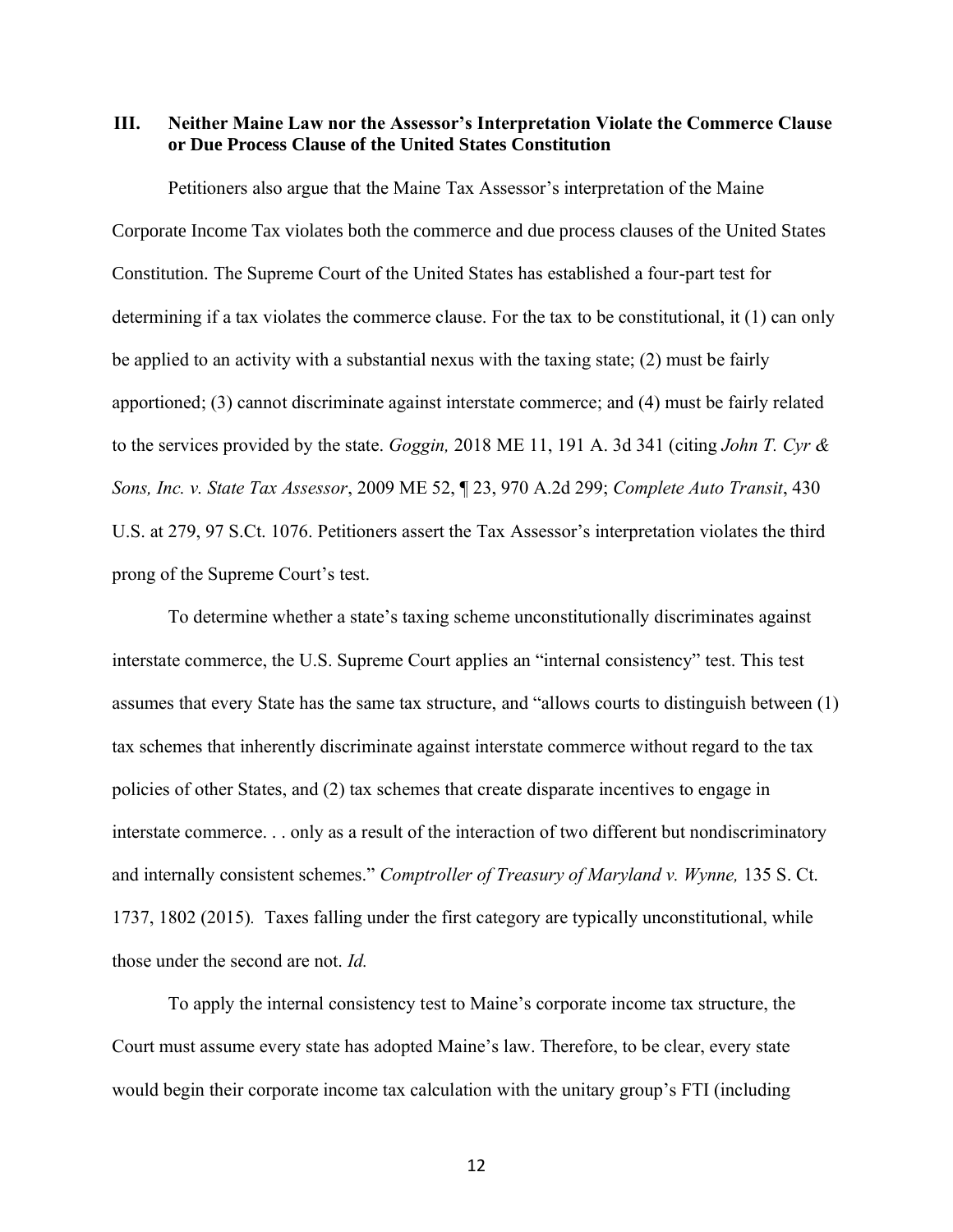deductions allowed under federal law). They would then subtract non-unitary income from the FTI for the given tax year (along with the other addition and subtraction modifications allowed by section 5200-A), and would apportion the income according to Maine's apportionment formula. See 36 M.R.S. § 5211(8), (14).

For Petitioner's argument to persuade the Court that Maine's corporate income tax law is unconstitutional for failing the internal consistency test, they would need to demonstrate Maine's law "inherently discriminates against interstate commerce", rather than merely creating "disparate incentives" when engaging in interstate commerce. *Wynne,* 135 S. Ct. at 1802*.*  Petitioners appear to argue that the in-state vs. out-of-state nature of business activities dictates which subtraction modifications are able to be carried forward. Despite their assertion, as previously found, corporate taxpayer may not carry forward a "loss" resulting from negative Maine taxable income in a given year. It does not matter whether the income is in-state or out-ofstate in nature.

In the present case, assuming every state had adopted Maine law in 2012 and 2013, Petitioners would not pay income tax to any jurisdiction on the income from its unitary business in 2012, as its non-unitary income exceeded its FTI resulting in negative state taxable income. In 2013, Petitioners would follow the exact same steps as occurred in 2012, subtracting any nonunitary income for that year from its FTI. Finally, each state would apportion the income according to the same formula. In this reality, Petitioners would never be subject to multipletaxation on their unitary income.

In asserting Maine's corporate income tax statute is unconstitutional, Petitioners point to scenarios where a unitary business is taxed more heavily for operating in multiple states. As they see it, this discrepancy exists when, as in the situation at hand, a business has negative net-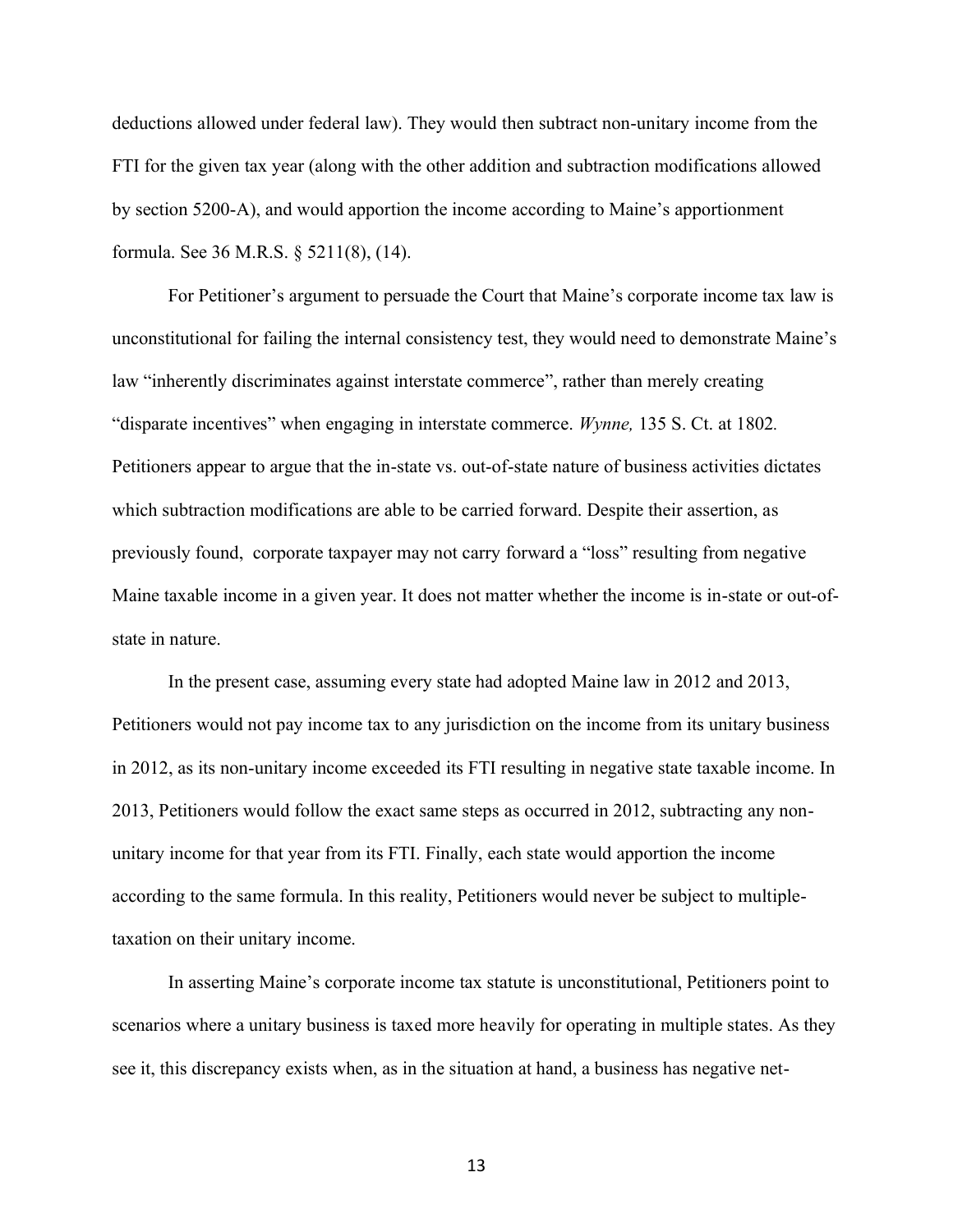income for a taxable year caused by the businesses having more non-unitary income than FTI. In Maine, the subtraction of non-unitary income is effective up until the corporation's Maine net income reaches \$0. Corporations do not gain future value from non-unitary income leaving them with a net negative income. Meanwhile, the state in which the non-unitary income is derived taxes this income in full. Thus, zooming in to a single taxable year, Maine subtracts this income from its tax base entirely, and the state from which it is derived taxes it in full. Only when analyzing the framework from a multi-year perspective can one notice the potential discrepancy. In future years, if Maine has a positive tax base, the value subtracted in prior years is gone, and the remainder fails to reduce the corporation's tax liability. Thus, despite being taxed in full in the state of origin, the tax burden is not always reduced by an equal amount *over a multi-year time period.* Nonetheless, for any given taxable year, non-unitary income is subtracted in full in Maine, and taxed in its state of origin. Such taxation is not inherently discriminatory. As all acts of the legislature are presumed constitutional, the Court concludes that Petitioners have not met the heavy burden required to prove otherwise.

# **IV. Petitioners are not Entitled to Alternative Apportionment Pursuant to 36 M.R.S. § 5211(17)**

Finally, Petitioners seek alternative apportionment based on their argument that Maine's regular apportionment formula is unconstitutional. In seeking an alternative apportionment, the burden of proof imposed on the taxpayer is that of clear and convincing evidence. *See Gannett Co. v. State Tax Assessor,* 2008 ME 171, ¶¶ 34-36, 959 A.2d 741; *Tambrands, Inc. v. State Tax Assessor,* 595 A.2d 1039, 1045 (Me. 1991). According to 36 M.R.S. § 5211(17):

if the apportionment provisions of [section 5211] do not fairly represent the extent of the taxpayer's business activity in the state, the taxpayer may petition for, or the tax assessor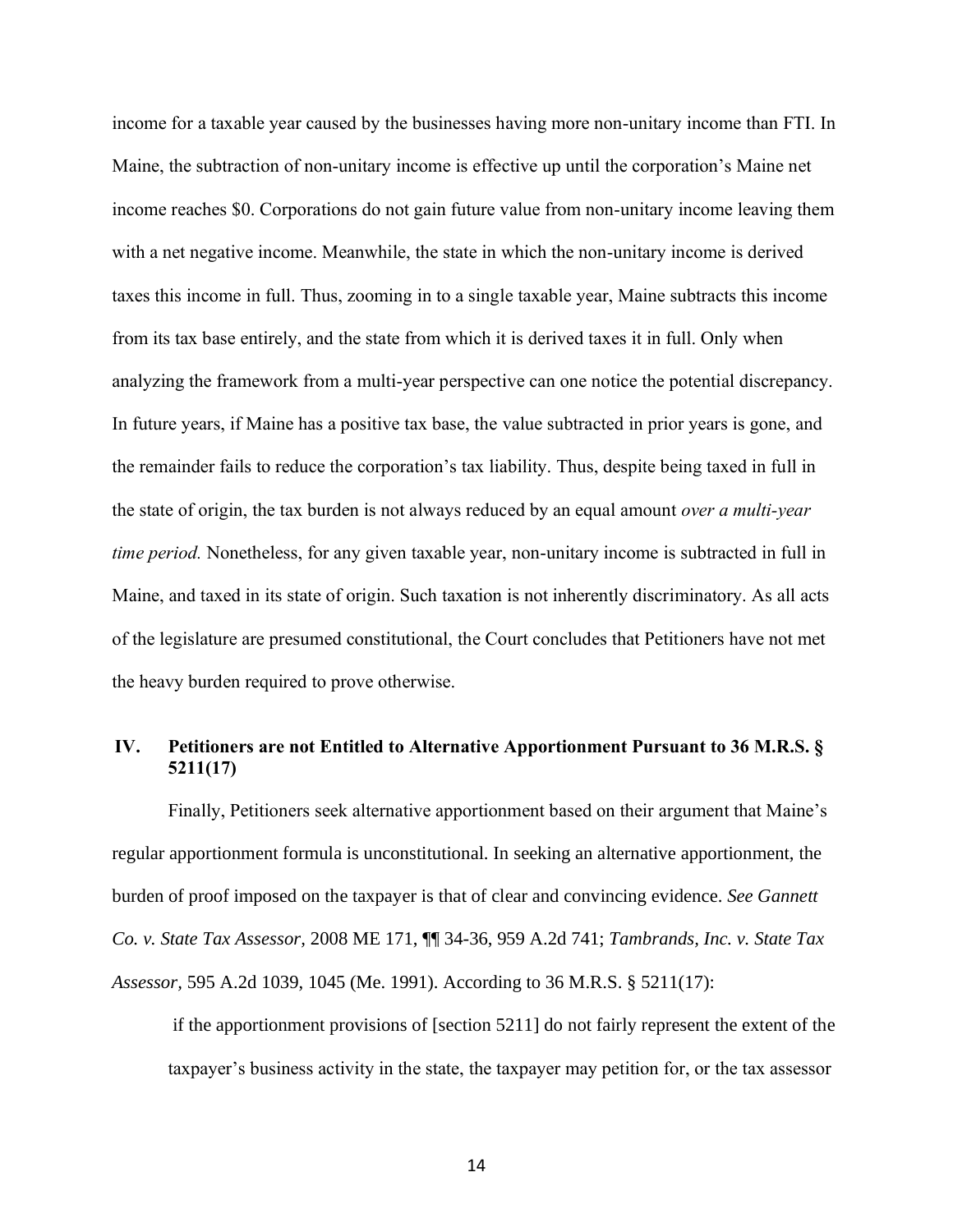may require, in respect to all or any part of the taxpayer's business activity, if reasonable, the employment of any other method to effectuate an equitable apportionment of the taxpayer's income.

*Id.* Generally, Courts avoid alternative apportionment, and treat it as a rare exception. *St. Johnsbury Trucking Co. v. New Hampshire,* 385 A.2d 215, 217 (N.H. 1978).

Petitioners have not met the burden of proof required for the Court to grant alternative apportionment. The State's apportionment formula will only be varied when it does not fairly represent the taxpayer's business activity in this State. *Sears, Roebuck & Co. v. State Tax Assessor*, 561 A.2d 172, 173 (Me. 1989). In this case, Petitioner's business activities were similar both in Maine, and outside of Maine. Petitioner's operate traditional phone, cellular phone, and information technology services similarly across the country. The Court cannot on this record provide the remedy of alternative apportionment for the purpose of shrinking Petitioner's tax liability.

#### **CONCLUSION**

For the reasons stated above, Petitioner's motion for summary judgment is DENIED. The Clerk is requested to enter this Order on the docket for this case by incorporating it by reference. M.R. Civ. P. 79(a).

**Dated:** 1/23/2020 **/s**

**Justice, Business and Consumer Court Michaela M. Murphy**